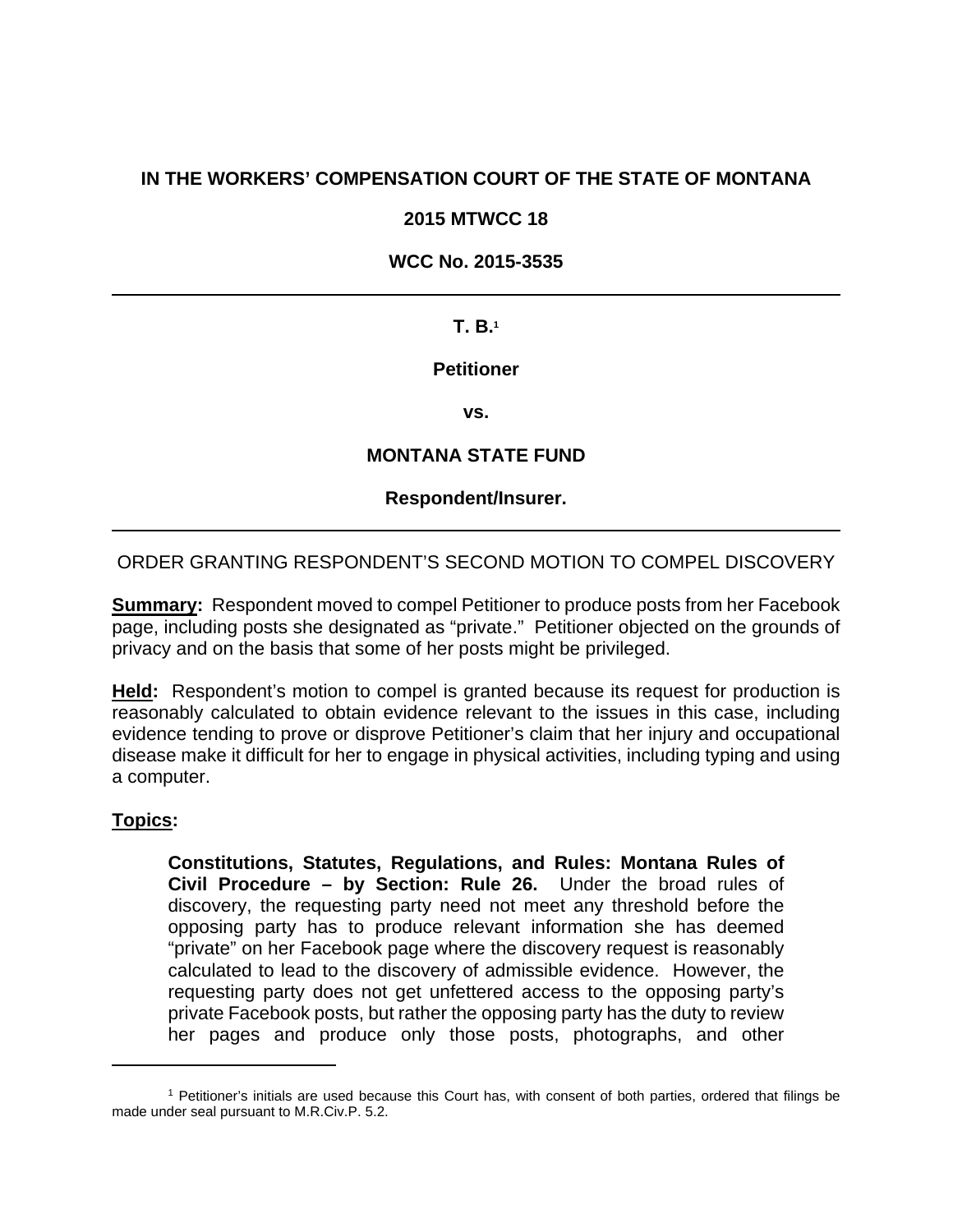information which are responsive to the request for production and which are not privileged.

**Discovery: Requests for Production: Social Media.** Under the broad rules of discovery, the requesting party need not meet any threshold before the opposing party has to produce relevant information she has deemed "private" on her Facebook page where the discovery request is reasonably calculated to lead to the discovery of admissible evidence. However, the requesting party does not get unfettered access to the opposing party's private Facebook posts, but rather the opposing party has the duty to review her pages and produce only those posts, photographs, and other information which are responsive to the request for production and which are not privileged.

**Discovery: Objections to Discovery.** The Court overruled Petitioner's objection to Respondent's request that she produce certain items she had posted on her Facebook page and designated "private." Although Petitioner argued that the request was overly broad, burdensome, and an invasion of her constitutional right to privacy, the Court held that the discovery request was reasonably calculated to lead to the discovery of admissible evidence and ordered Petitioner to produce those posts, photographs, and other information which are responsive to the request for production and which are not privileged.

**Discovery: Relevancy and Materiality.** The Court held that Respondent's request for production of certain posts, photographs, and other information which Petitioner had posted on her Facebook page and which related to Petitioner's ability to use her hands, engage in physical activity, and work, was reasonably calculated to lead to the discovery of admissible evidence. The Court ordered Petitioner to produce these materials even though she had designated them as "private" on her Facebook page.

¶ 1 Petitioner suffered work-related injuries and/or occupational diseases in 2005 and 2006 arising out of the course and scope of her employment as a claims examiner with Montana State Fund (State Fund).<sup>2</sup> She alleges that she still suffers from problems with her neck, back, left shoulder, hands, forearms, and wrists.<sup>3</sup> She alleges that she is limited

 $\overline{a}$ 

<sup>2</sup> *Compare* Petition for Trial at 1, Docket Item No. 1, *with* Response to Petition for Trial at 1, Docket Item No. 6.

<sup>3</sup> Petition for Trial at 1. *See also* Petitioner's Responses to Respondent's First Set of Discovery Requests to Petitioner, Petitioner's Answer to Discovery Request No. 8, attached to [Respondent's] Motion to Compel Discovery & Request for Sanctions, Docket Item No. 13.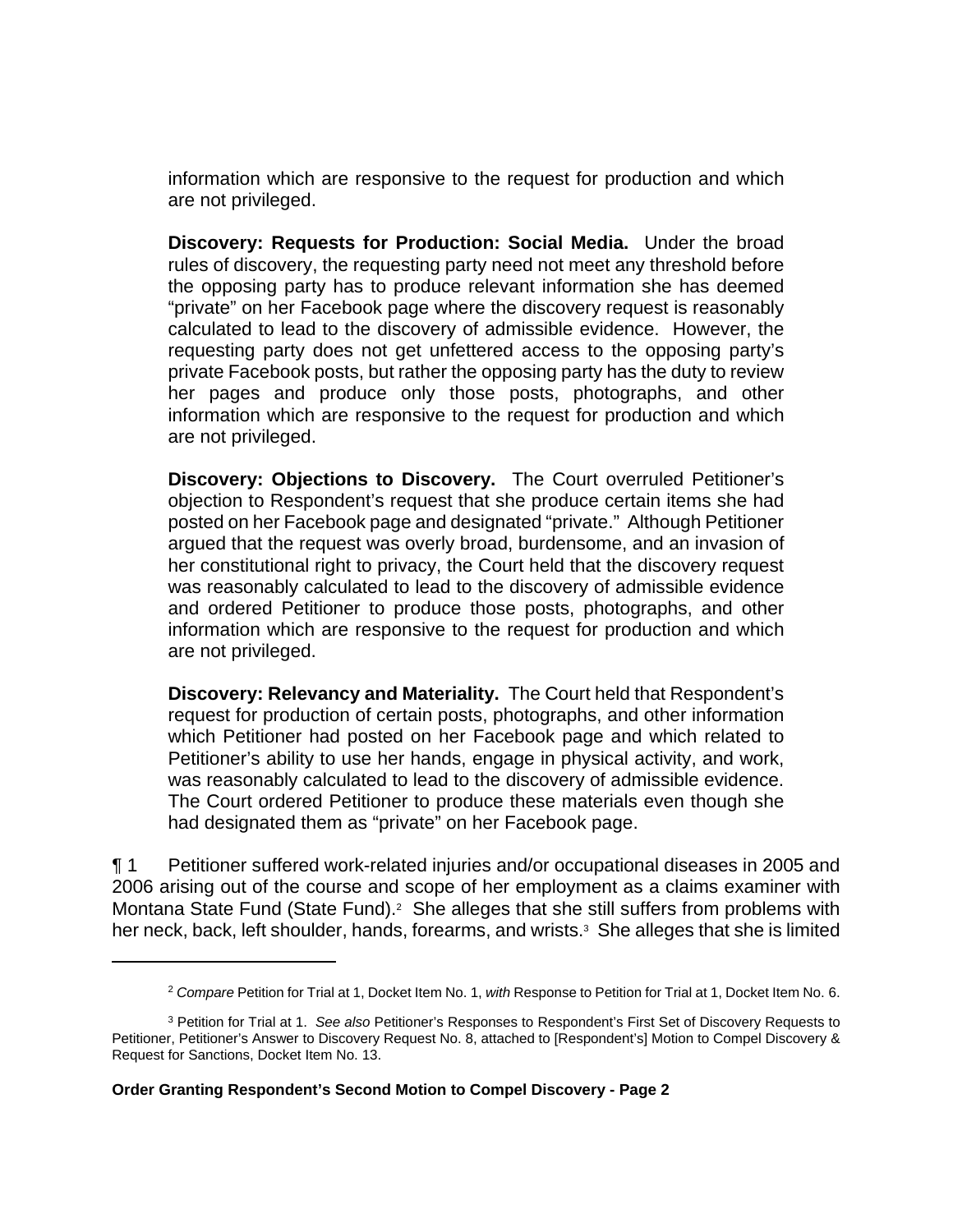in her ability to do many activities, including typing.<sup>4</sup> The issues in this case include whether Petitioner is at maximum medical improvement, whether she is entitled to additional medical benefits, and whether she is entitled to temporary total disability benefits, vocational rehabilitation benefits, and permanent total disability benefits.<sup>5</sup>

¶ 2 During its investigation, State Fund found Petitioner's Facebook page, which at that time was partly in the public domain. (State Fund maintains that Petitioner has since changed her settings so that her posts are no longer in the public domain.6) Petitioner posted several photos, including photographs that appear to be "selfies," among which are some that appear to have been taken while she was in the driver's seat of a car, along with short comments about her photos.<sup>7</sup> At her deposition, Petitioner testified that she has kept in touch with a few of her former coworkers at State Fund via short Facebook posts.8 Petitioner also testified that she posts on Facebook "once in a while."9

¶ 3 State Fund has served a request for production upon Petitioner, stating:

For each Facebook account maintained by you, please produce your account data for the period of its inception through the present relating in any fashion to the use of your hands whether it be driving or any activity, your current and past employment, your physical activities, work, or any other manner likely to lead to the discovery of relevant information relating to your claim. You may download and print your Facebook data by logging onto your Facebook account selecting, "Settings" and then under "General Account Settings," clicking the link to "download a copy of your Facebook Data."10

¶ 4 Petitioner objected to the discovery request on the grounds that it is overly broad and burdensome, and that it invades her constitutional right to privacy.<sup>11</sup> Petitioner relies

<sup>7</sup> *Id.*, Exhibit 1.

 $\overline{a}$ 

- 8 Petitioner Dep. 28:17-24.
- 9 Petitioner Dep. 86:17-22.

<sup>10</sup> Petitioner's Responses to Respondent's Second Set of Discovery Requests to Petitioner, attached to Respondent's Second Motion to Compel Discovery, Docket Item No. 33.

 $11$  *Id.* 

<sup>4</sup> *See generally* Petitioner's Responses to Respondent's First Set of Discovery Requests to Petitioner, attached to [Respondent's] Motion to Compel Discovery & Request for Sanctions.

<sup>5</sup> *Compare* Petition for Trial at 1-2, *with* Response to Petition for Trial at 1-2.

<sup>6</sup> Respondent's Reply Brief in Support of Second Motion to Compel Discovery at 1, Docket Item No. 57.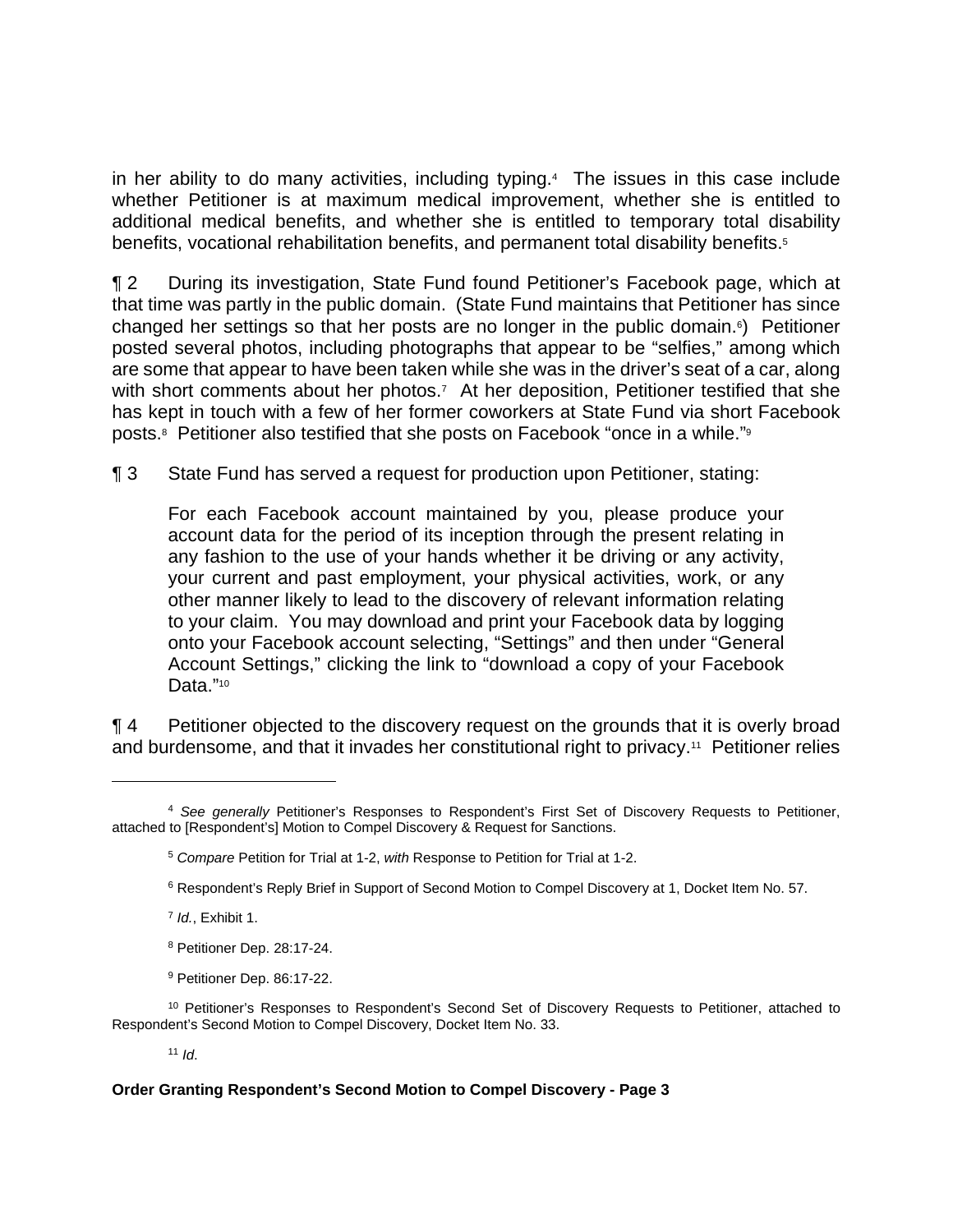on *State v. Windham<sup>12</sup>* and argues that she has a right to privacy in her private Facebook posts under Montana Constitution Article II, § 10.13 She also argues that State Fund should not get "unfettered" access to her Facebook page because it may contain privileged communications.14

¶ 5 State Fund argues that Petitioner's Facebook posts, include posts she designated as "private," are neither privileged nor otherwise protected from discovery.<sup>15</sup> Relying on *Giacchetto v. Patchogue-Medford Union Free School District*,16 State Fund urges this Court to adopt the standard that a person must produce all relevant social media posts.17 Alternatively, State Fund asks this Court to adopt the standard set forth in *Keller v. National Farmers Union Property and Casualty Co*., which requires the party requesting "private" content from social networking sites to first make a threshold showing that "publicly available information on those sites undermines the plaintiff's claims."18

# Law and Analysis

¶ 6 Montana Rule of Civil Procedure 26(b)(1) provides in relevant part:

Parties may obtain discovery regarding any non-privileged matter that is relevant to any party's claim or defense – including the existence, description, nature, custody, condition, and location of any documents or other tangible things and the identity and location of persons who know of any discoverable matter. The information sought need not be admissible at the trial if the discovery appears reasonably calculated to lead to the discovery of admissible evidence.

Thus, the Montana Supreme Court has explained, "The rules of civil procedure are premised on a policy of liberal and broad discovery."19 Likewise, this Court has explained

<sup>14</sup> *Id*.

 $\overline{a}$ 

 $18$  No. CV 12-72-M-DLC-JCL, 2013 WL 27731, at  $*4$  (D. Mont. January 2, 2013) (citation omitted).

<sup>12</sup> Montana 18th Jud. Dist. Ct., Gallatin Cnty., Cause No. DC-13-118C (2015).

<sup>&</sup>lt;sup>13</sup> Petitioner's Brief Re: Discovery Motions at 4-5, Docket Item No. 48.

<sup>&</sup>lt;sup>15</sup> Respondent's Brief Regarding Discovery Motions at 4, Docket Item No. 35.

<sup>16 293</sup> F.R.D. 112 (E.D.N.Y. 2013).

<sup>&</sup>lt;sup>17</sup> Respondent's Brief Regarding Discovery Motions at 4.

<sup>19</sup> *Patterson v. State*, 2002 MT 97, ¶ 15, 309 Mont. 381, 46 P.3d 642 (citation omitted).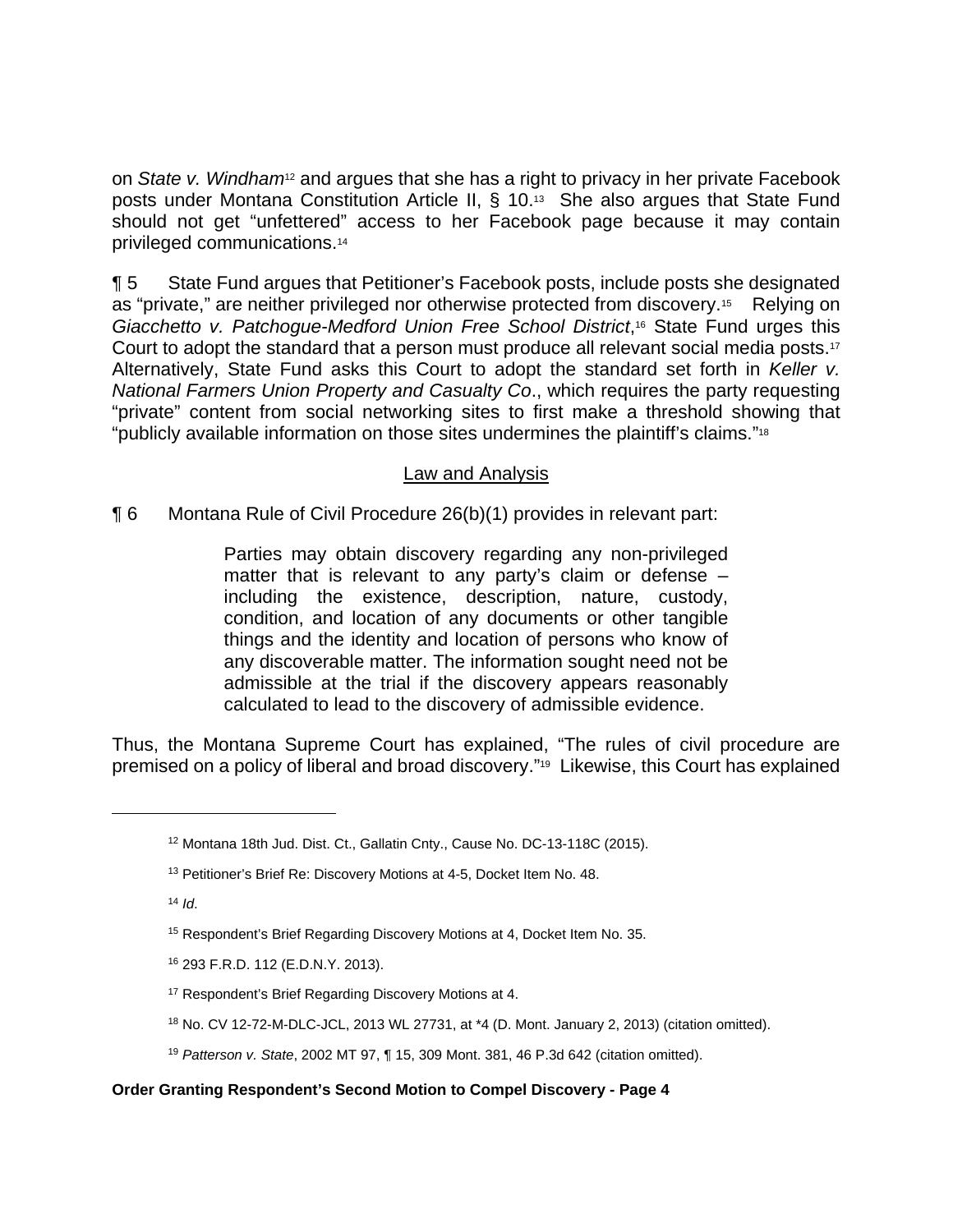that "discovery is very broad" and "there is a difference between discoverability and admissibility."20

¶ 7 The Montana Supreme Court has not yet had the opportunity to rule on the parameters of discovery into social networking. Having reviewed *Giacchetto*, *Keller*, several other cases involving discovery into social networking, and secondary sources.<sup>21</sup> this Court is persuaded that the approach taken in *Giacchetto* is correct: i.e., in response to a request for production asking for parts of a Facebook page, a party must produce all materials from her Facebook page(s) that are relevant to the case and not privileged. This Court agrees that no "social media privilege" exists and that private Facebook posts are discoverable. As stated by a commentator:

Accordingly, courts have consistently and correctly rejected claims that information located behind privacy settings on Facebook or other socialmedia services is rendered non-discoverable. A person who uses privacy settings on Facebook is no different than a person who shares letters only with his or her closest friends. If the information in those letters is relevant, it must be produced. The person with custody of the letters cannot refuse to provide them on the grounds that they were meant to be a secret.<sup>22</sup>

¶ 8 This Court agrees with the explanation in *Giacchetto* that the requesting party need not meet any threshold before the opposing party has to produce relevant information she has deemed "private" on her Facebook page:

Some courts have held that the private section of a Facebook account is only discoverable if the party seeking information can make a threshold evidentiary showing that the plaintiff's public Facebook profile contains information that undermines the plaintiff's claims. This approach can lead to results that are both too broad and too narrow. On the one hand, a plaintiff should not be required to turn over the private section of his or her Facebook profile (which may or may not contain relevant information) merely because the public section undermines the plaintiff's claims. On the other hand, a plaintiff should be required to review the private section and produce any relevant information, regardless of what is reflected in the public section. The Federal Rules of Civil Procedure do not require a party to prove the existence of relevant material before requesting it.

1

<sup>20</sup> *Overholt v. Liberty Northwest Ins.*, 2013 MTWCC 5, ¶¶ 5 & 6.

<sup>21</sup> *See, e.g.*, Steven S. Gensler, *Special Rules for Social Media Discovery?*, 65 Ark. L. Rev. 7 (2012).

<sup>22</sup> *Id.* at 21-22 (citations omitted).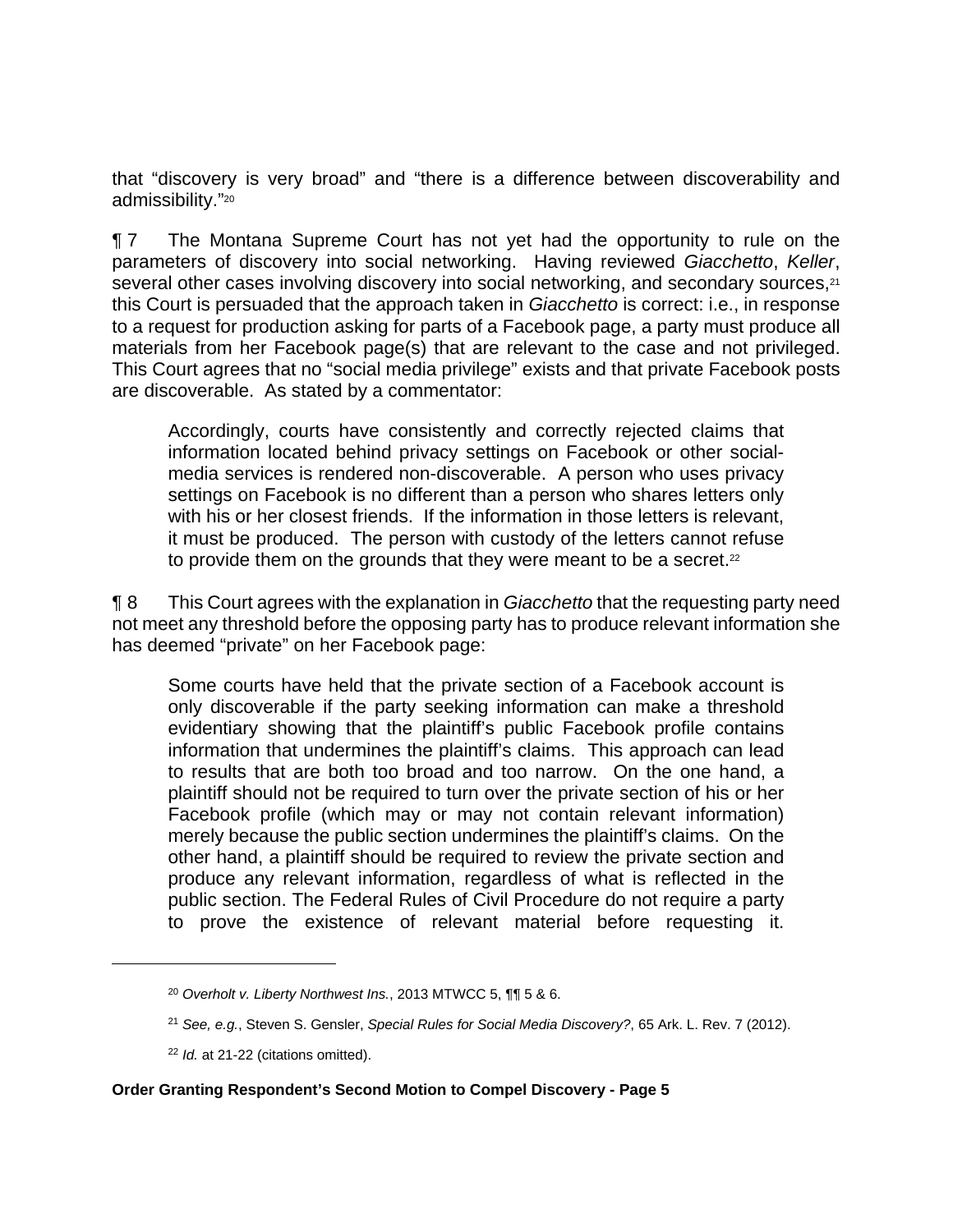Furthermore, this approach improperly shields from discovery the information of Facebook users who do not share any information publicly.23

¶ 9 In this case, State Fund's discovery request is reasonably calculated to lead to the discovery of admissible evidence. State Fund has asked Petitioner to produce any Facebook posts relevant to the issues of whether she can use her hands, engage in physical activity, and work, which are questions of fact in this case. The information Petitioner posted on Facebook might be relevant to these questions. While this Court agrees with Petitioner that State Fund's general, catch-all request for any information that is likely to lead to the discovery of relevant information is overly broad, the other parts of the discovery request are sufficiently detailed for Petitioner to answer. In addition, this Court agrees with State Fund that the very fact that Petitioner maintains a presence on Facebook might undermine her claim regarding her ability to type and use a computer, depending upon the extent of her presence.

¶ 10 Contrary to Petitioner's argument, State Fund will not get "unfettered" access to her private Facebook posts. State Fund has *not* asked Petitioner for direct access to her entire account. Petitioner has a duty to review her Facebook page(s) and produce only those posts, photographs, and other information that are responsive to State Fund's request for production that are not privileged. If Petitioner's private Facebook posts contain privileged information, she can claim the privilege and produce a privilege log.

¶ 11 Petitioner's reliance upon *Windham* is misplaced. In *Windham*, a detective posed as a 16-year-old girl via a fictitious Facebook account to investigate sexual crimes involving children. $24$  The defendant, who had set his Facebook account to the highest privacy setting, became Facebook "friends" with the "girl," which gave the detective access to his Facebook page, and began communicating with the "girl" via private chatting.25 The communications became sexual in nature, culminating in the defendant attempting to meet the "girl" in person.26 Instead, the defendant was met by law enforcement officers and charged with attempted sexual abuse of children, pursuant to § 45-5-625, MCA.27 Windham then moved to suppress evidence and dismiss his case, arguing that he was the subject of an illegal search.<sup>28</sup> The court ruled that Windham was

- <sup>26</sup> *Windham*, Findings of Fact Nos. 36-38.
- <sup>27</sup> *Windham*, Finding of Fact No. 39.
- <sup>28</sup> *Windham* at 1.

 $\overline{a}$ 

<sup>23</sup> *Giacchetto*, 293 F.R.D. at 114, n.1 (internal citations omitted).

<sup>24</sup> *Windham*, Findings of Fact Nos. 1-2.

<sup>25</sup> *Windham*, Findings of Fact Nos. 4, 14, 25, & 26; *see Windham*, Finding of Fact No. 5.